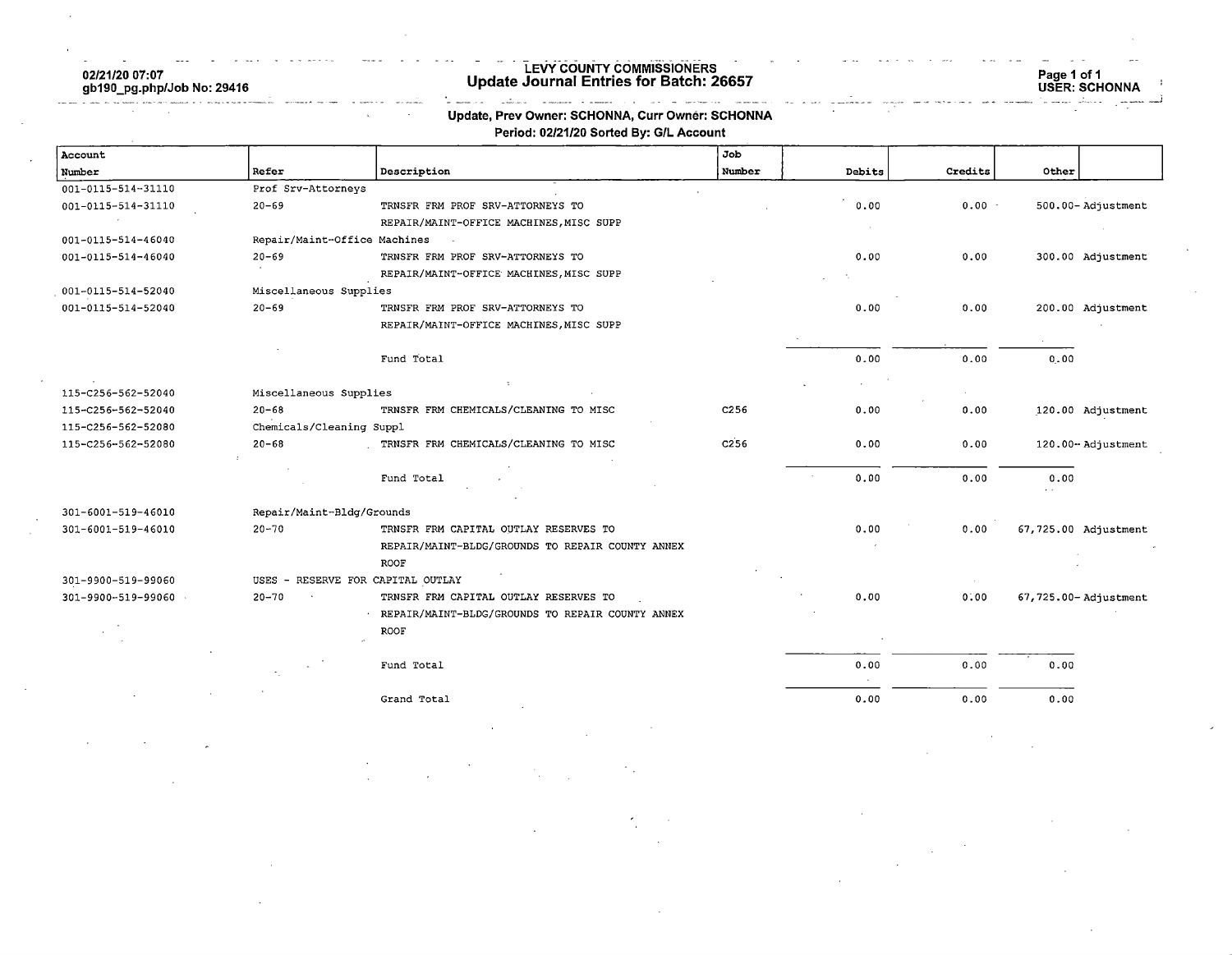FINANCE ONLY - BA# 20-108

Ŧ

ΓĦ

## LEVY BOCC BUDGET AMENDMENT FORM

Email to: LEVYFINANCE@LEVYCLERK.COM

| One-time            |
|---------------------|
|                     |
|                     |
|                     |
|                     |
| Grant Match?        |
|                     |
| ` NO                |
| Approved?           |
|                     |
|                     |
|                     |
| Increase (Decrease) |
|                     |



### **CLERK OR FINANCE OFFICER**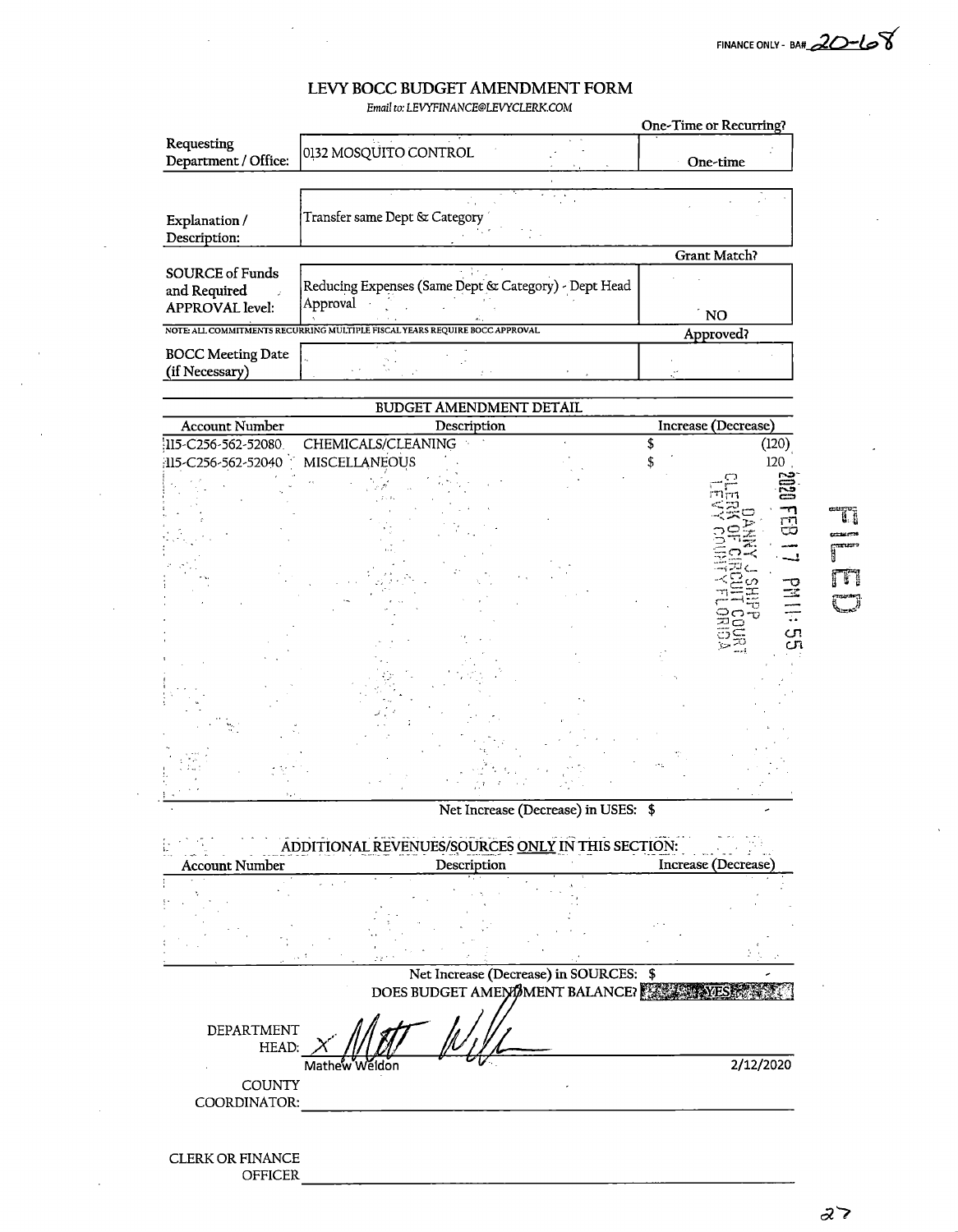$20 - 69$ FINANCE ONLY - BA«.

#### LEVY BOCC BUDGET AMENDMENT FORM Email lo: LEVYF1NANCE@L£VYCL£RKC0M

|                                                                            |                              |                                                   |      |   | One-Time or Recurring? |
|----------------------------------------------------------------------------|------------------------------|---------------------------------------------------|------|---|------------------------|
| Requesting<br>Department / Office:                                         | 0115 LEGAL DEPT              |                                                   |      |   | One-time.              |
|                                                                            |                              |                                                   |      |   |                        |
|                                                                            |                              |                                                   |      |   |                        |
| Explanation /                                                              | Line Item Transfer           |                                                   |      |   |                        |
| Description:                                                               |                              |                                                   |      |   |                        |
| <b>SOURCE of Funds</b>                                                     |                              |                                                   |      |   | Grant Match?           |
| and Required                                                               |                              |                                                   |      |   |                        |
| APPROVAL level:                                                            |                              |                                                   |      |   | NO                     |
| NOTE ALL COMMITMENTS RECURRING MULTIPLE FISCAL YEARS REQUIRE BOCC APPROVAL |                              |                                                   |      |   | Approved?              |
| <b>BOCC Meeting Date</b><br>(if Necessary)                                 |                              |                                                   |      |   |                        |
|                                                                            |                              | BUDGET AMENDMENT DETAIL                           |      |   |                        |
| Account Number                                                             |                              | Description                                       |      |   | Increase (Decrease)    |
| 001-0115-514-31110                                                         | Prof Srv-Attorneys           |                                                   |      | s | (500)                  |
| 001-0115-514-46040                                                         | Repair/Maint-Office Machines |                                                   |      | s | 300                    |
| 001-0115-514-52040                                                         | Miscellaneous Supplies       |                                                   |      | S | 200                    |
|                                                                            |                              |                                                   |      |   |                        |
|                                                                            |                              |                                                   |      |   |                        |
|                                                                            |                              |                                                   |      |   |                        |
|                                                                            |                              |                                                   |      |   |                        |
|                                                                            |                              |                                                   |      |   |                        |
|                                                                            |                              |                                                   |      |   |                        |
|                                                                            |                              |                                                   |      |   |                        |
|                                                                            |                              |                                                   |      |   |                        |
|                                                                            |                              |                                                   |      |   |                        |
|                                                                            |                              |                                                   |      |   |                        |
|                                                                            |                              |                                                   |      |   |                        |
|                                                                            |                              |                                                   |      |   |                        |
|                                                                            |                              |                                                   |      |   |                        |
|                                                                            |                              | Net Increase (Decrease) in USES: \$               |      |   |                        |
|                                                                            |                              |                                                   |      |   |                        |
|                                                                            |                              |                                                   |      |   |                        |
|                                                                            |                              | ADDITIONAL REVENUES/SOURCES ONLY IN THIS SECTION: |      |   |                        |
| Account Number                                                             |                              | Description                                       |      |   | Increase (Decrease)    |
|                                                                            |                              |                                                   |      |   |                        |
|                                                                            |                              |                                                   |      |   |                        |
|                                                                            |                              |                                                   |      |   |                        |
|                                                                            |                              |                                                   |      |   |                        |
|                                                                            |                              | Net Increase (Decrease) in SOURCES: \$            |      |   |                        |
|                                                                            |                              | DOES BUDGET AMENDMENT BALANCE?                    |      |   |                        |
| DEPARTMENT                                                                 |                              |                                                   |      |   |                        |
| HEAD:                                                                      |                              |                                                   | Mowr |   |                        |
|                                                                            |                              |                                                   |      |   |                        |
| COUNTY                                                                     |                              |                                                   |      |   |                        |
| COORDINATOR:                                                               |                              |                                                   |      |   |                        |
|                                                                            |                              |                                                   |      |   |                        |
| CLERK OR FINANCE                                                           |                              |                                                   |      |   |                        |
| OFFICER                                                                    |                              |                                                   |      |   |                        |
|                                                                            |                              |                                                   |      |   |                        |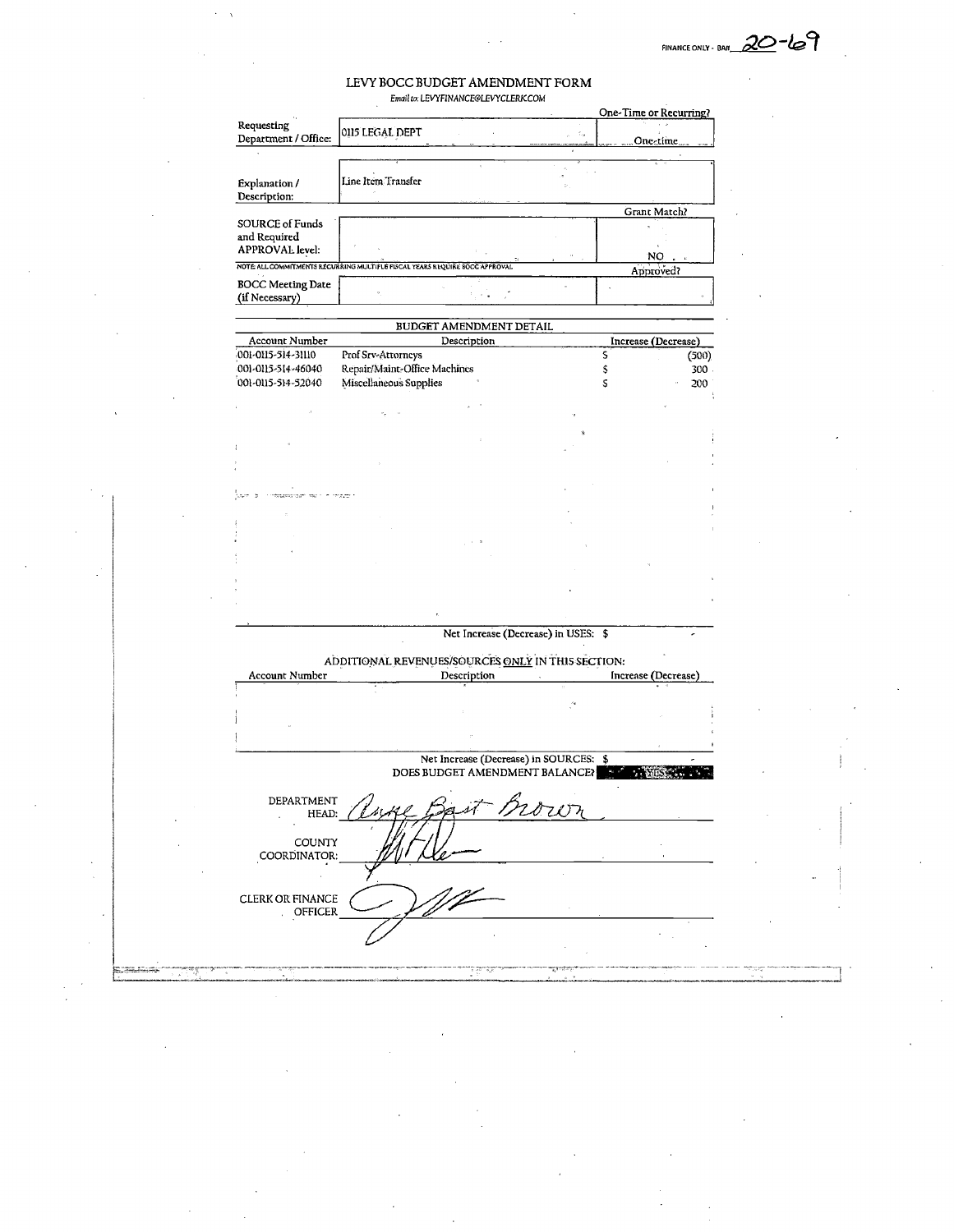## LEVY BOCC BUDGET AMENDMENT FORM Email to: LEVYFINANCE@LEVYCLERK.COM

|                                                           |                                                                                  | One-Time or Recurring? |
|-----------------------------------------------------------|----------------------------------------------------------------------------------|------------------------|
| Requesting<br>Department / Office:                        | 0100 BOCC                                                                        | One-time               |
|                                                           |                                                                                  |                        |
| Explanation /<br>Description:                             | Move money for the emergency repair of the County Annex Roof                     |                        |
|                                                           |                                                                                  | Grant Match?           |
| SOURCE of Funds<br>and Required<br><b>APPROVAL</b> level: | Appropriating Reserves (Capital Outlay Reserve) -<br>Approved by BOCC Resolution | NO.                    |
|                                                           | NOTE: ALL COMMITMENTS RECURRING MULTIPLE FISCAL YEARS REQUIRE BOCC APPROVAL      | Approved?              |
| <b>BOCC Meeting Date</b>                                  |                                                                                  |                        |
| (if Necessary)                                            | Tuesday, February 18, 2020                                                       |                        |
|                                                           | BUDGET AMENDMENT DETAIL                                                          |                        |
| <b>Account Number</b>                                     | Description                                                                      | Increase (Decrease)    |
| 301-9900-519-99060                                        | Capital Outlay Reserves                                                          | (67, 725)              |
| 301-6001-519-46010                                        | Repair/Maint-Bldg/Grounds                                                        | 67,725                 |

Net Increase (Decrease) in USES: \$

 $\mathcal{L}$ 

ADDITIONAL REVENUES/SOURCES ONLY IN THIS SECTION:

| Account Number | Description | Increase (Decrease) |
|----------------|-------------|---------------------|
|                |             |                     |

|                                    | Net Increase (Decrease) in SOURCES: \$<br>DOES BUDGET AMENDMENT BALANCE? |
|------------------------------------|--------------------------------------------------------------------------|
| DEPARTMENT<br>HEAD:                |                                                                          |
| <b>COUNTY</b><br>COORDINATOR:      |                                                                          |
| <b>CLERK OR FINANCE</b><br>OFFICER |                                                                          |
|                                    |                                                                          |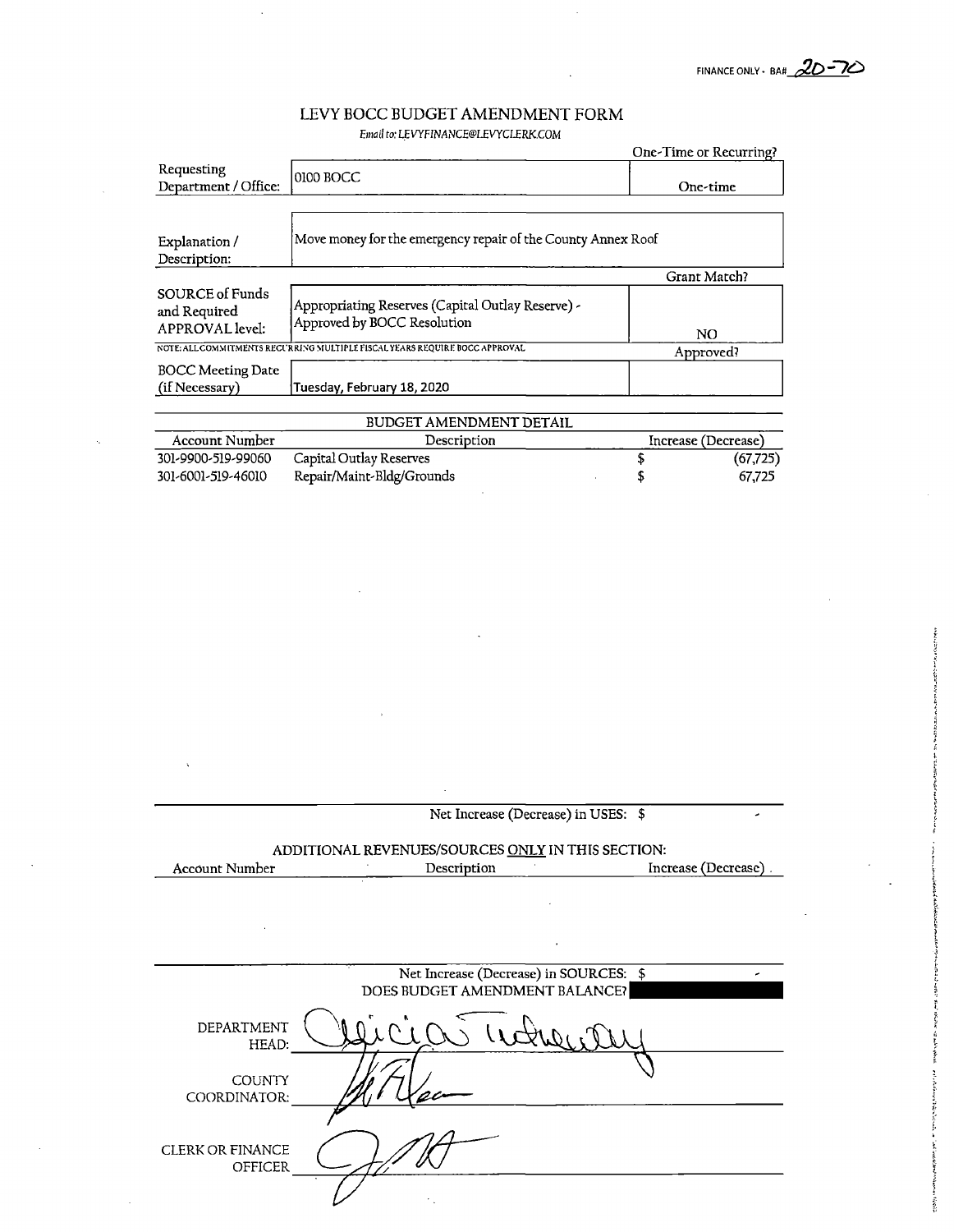$Instrument # 663412$ ORBK; 1525 PG:210-3pg(s) REC;2/19/2020 9;37 AM Danny J. Shipp, Levy County Clerk, Florida Rec; \$27.00

Deputy Clerk UWILLIAMS

## RESOLUTION 2020-013

## A RESOLUTION OF THE BOARD OF COUNTY<br>COMMISSIONERS OF LEVY COUNTY. FLORIDA. COMMISSIONERS OF LEVY COUNTY, FLORIDA, AMENDING THE FINAL BUDGET FOR FISCAL YEAR 2019-2020; PROVIDING FOR AN EFFECTIVE DATE.

WHEREAS, the Board of County Commissioners of Levy County, Florida, ("the Board") on September 17, 2019 held a public hearing as required by Section 200.065, Florida Statutes, and adopted Resolution 2019-078, adopting the Final Budget for Fiscal Year 2019-2020; and

WHEREAS, an amendment to the 2019-2020 Final Budget is required as a result of an appropriation of funds from the reserve for future construction and improvements for the purpose for which the reserve was made; and

WHEREAS, on February 18, 2020, the Board considered this Resolution pursuant to the provisions of Section 129.06(2)(c), Florida Statutes, in order to amend the Fiscal Year 2019-2020 Final Budget to reflect the changes required; and

NOW, THEREFORE, BE IT RESOLVED by the Board of County Commissioners of Levy County, Florida, that:

1. The Fiscal Year 2019-2020 Final Budget adopted by Resolution 2019-078, is hereby amended as follows:

2. The Repair/Maint-Bldg/Grounds budget shall be increased by \$67,725.00, as reflected in the attached budget amendment form.

3. This resolution shall take effect immediately upon its adoption.

DULY ADOPTED this 18<sup>th</sup> day of February, 2020.

BOARD OF COUNTY COMMISSIONERS LEVY COUNTY, FLORIDA

Matt Brooks, Chairman